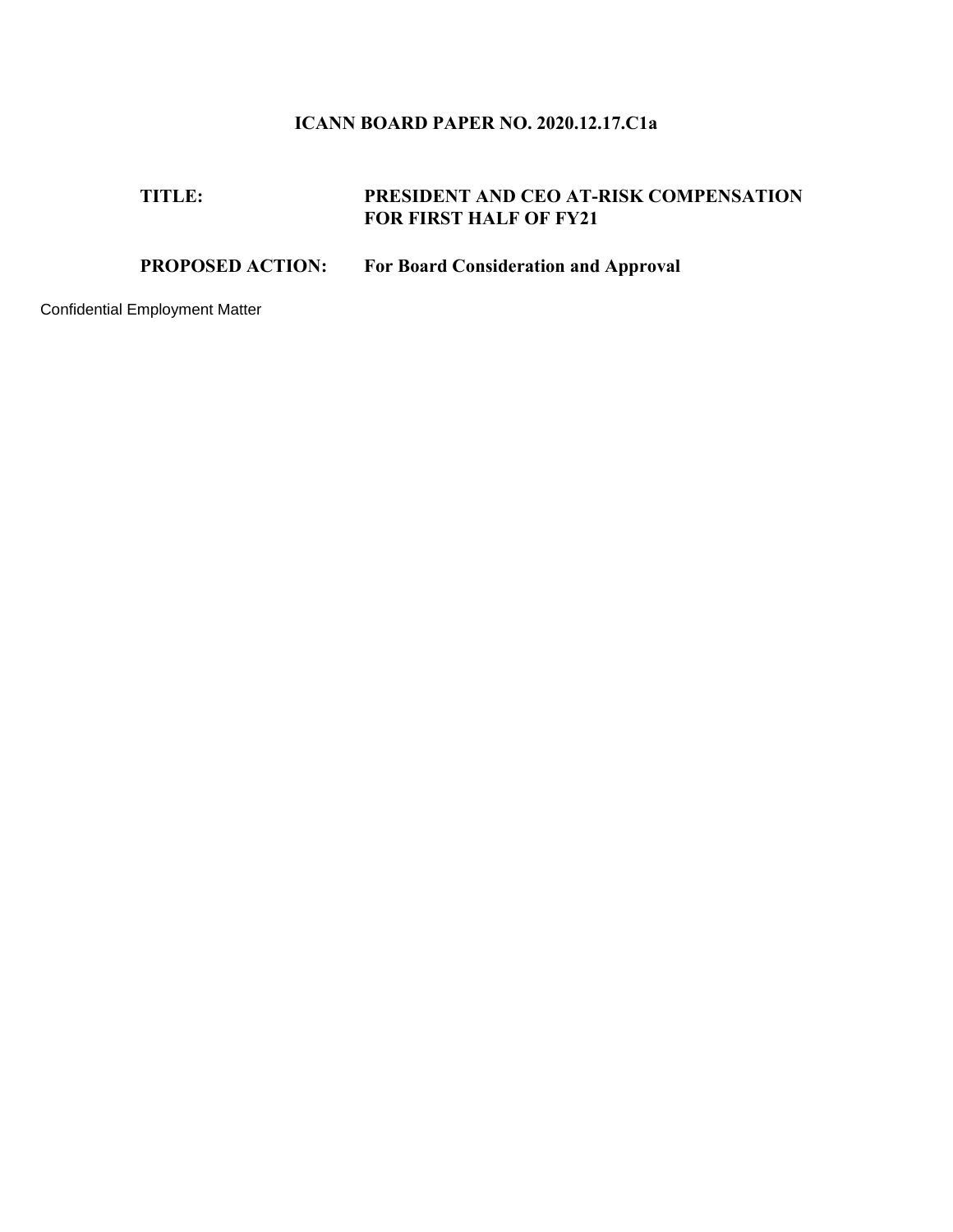Whereas, each Board member has confirmed that he/she does not have a conflict of interest with respect to establishing the amount of payment to the President and CEO for the first half of FY21 at-risk compensation component.

Whereas, the Compensation Committee recommended that the Board approve payment to the President and CEO for the first half of his FY21 at-risk compensation.

Resolved (2020.12.17.xx), the Board hereby approves a payment to the President and CEO for his annual at-risk compensation component for the first half of FY21.

## **PROPOSED RATIONALE:**

When the President and CEO was hired, he was offered a base salary, plus an at-risk component of his compensation package. This same structure exists today. Consistent with all personnel with the ICANN organization, the President and CEO is to be evaluated against specific goals, which the President and CEO sets in coordination with the Compensation Committee and the Board.

The President and CEO provided to the Compensation Committee his self-assessment of his mid-year achievements towards his FY21 goals. After reviewing, the Compensation Committee discussed and agreed with the President and CEO's self-assessment. Following discussion, the Compensation Committee recommended that the Board approve payment to the President and CEO for his at-risk compensation for the first half of FY21. The Board agrees with the Compensation Committee's recommendation.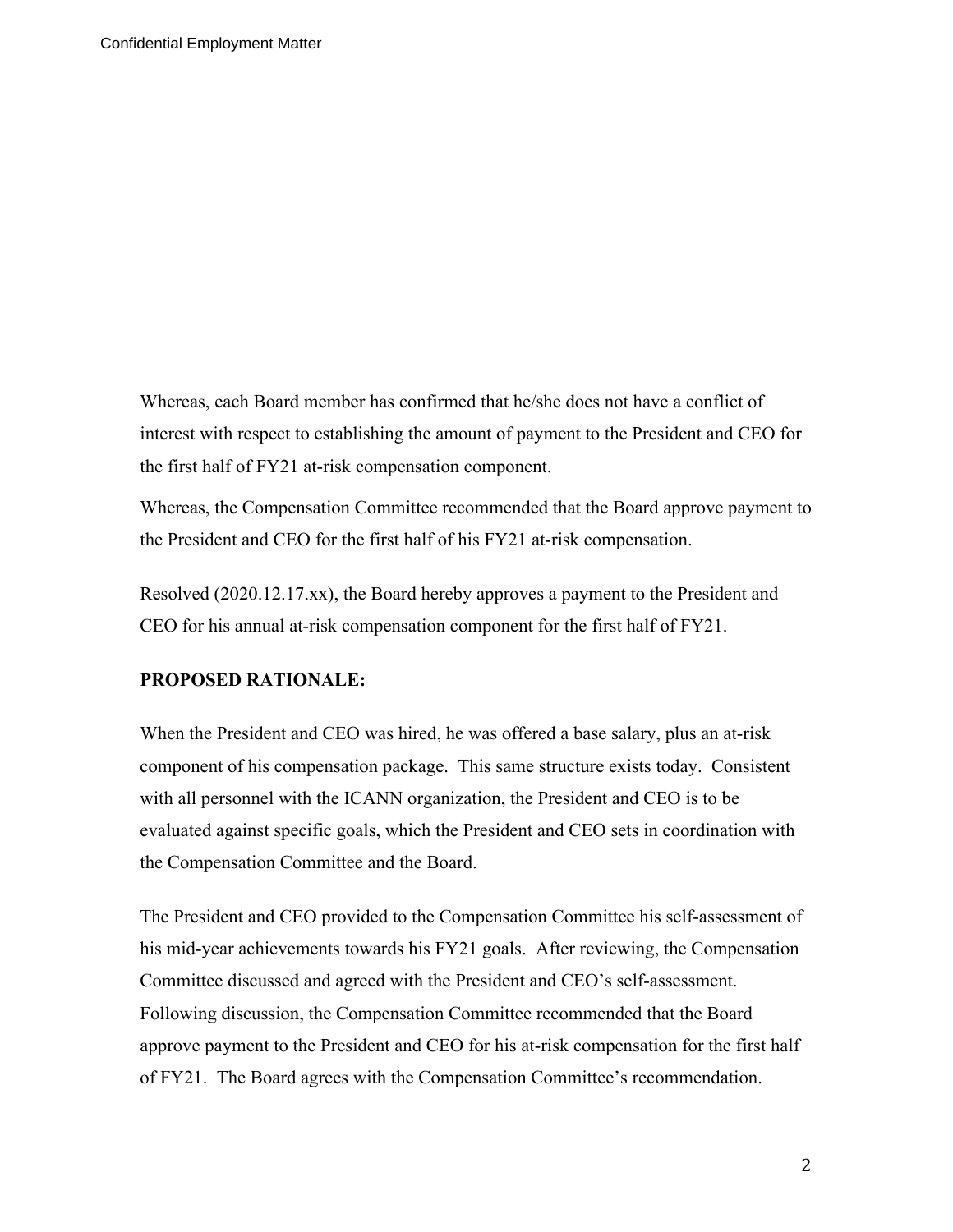Taking this decision is in furtherance of ICANN's Mission and is in the public interest in that it helps ensure that President and CEO is sufficiently compensated in line with his performance in furtherance of the Mission, and which reflects that his goals are consistent with ICANN's Strategic and Operating plans.

While the decision to pay the President and CEO his at-risk compensation for the first half of FY21 will have a fiscal impact on ICANN, it is an impact that was contemplated in the FY21 budget. This decision will not have an impact on the security, stability or resiliency of the domain name system.

This is an Organizational Administrative Function that does not require public comment.

Submitted By: Amy A. Stathos, Deputy General Counsel Date Noted: 10 December 2020 Email: amy.stathos@icann.org